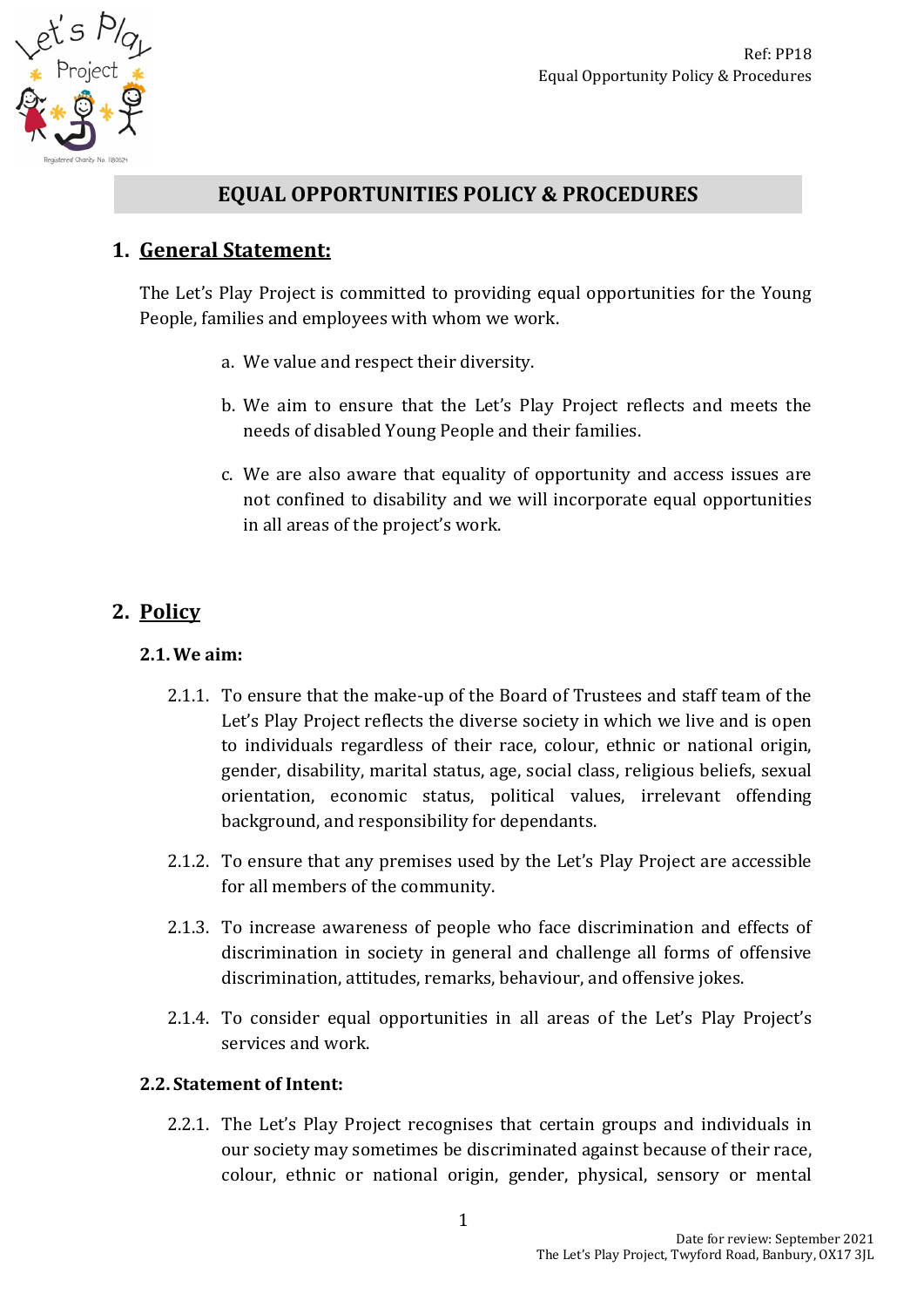

disability, marital status, age, social class, religious beliefs, sexual orientation, economic or political values, irrelevant offending background, and responsibility for dependants.

- 2.2.2. Accordingly, we are committed to working positively to counter/remove discrimination in the way the Let's Play Project works with Young People, families and other individuals and organisations.
- 2.2.3. We recognise our statutory duties under the Sex Discrimination Act 1975, Race Relations Act 1976, Equal Pay Act 1970, Disability Discrimination Act 2005, Asylum and Immigration Act 1999, Human Rights Act 1998, Employee Relations Act 2004 and the Equality Bill 2010.

# **3. Procedures:**

## **3.1. Members:**

- 3.1.1. Equal opportunities will be considered in all aspects of the Let's Play Project's work. This will be reviewed regularly and monitored for effectiveness.
- 3.1.2. Examples of monitoring include:
	- a. Reviewing the gender & ethnic breakdown of service users,
	- b. Consultations with the young people themselves,
	- c. Formal written evaluations by families and venues.
	- d. Language or behaviour offensive to any of the groups outlined in our statement is unacceptable.
- 3.1.3. We will also regularly review the image and work of the Let's Play Project to ensure its accessibility to all its members of the community equally.
- 3.1.4. To achieve this end we will promote work in consultation with other groups to make the Let's Play Project more relevant to those facing disadvantages.
- 3.1.5. We will strive to create promotional materials which reflect our commitment to equal opportunities.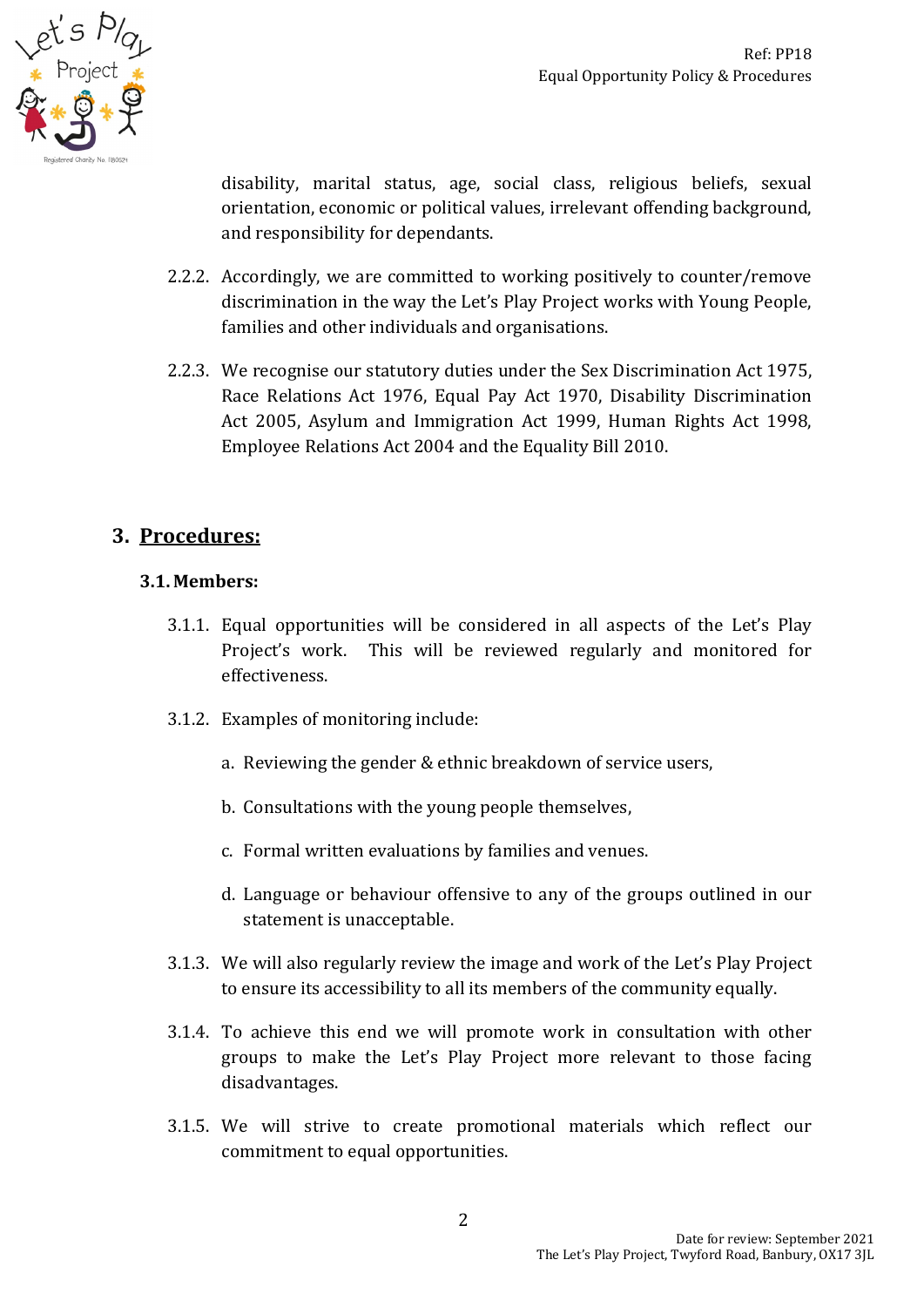

- 3.1.6. We will attempt to reproduce written materials in other languages as appropriate and make use of visual symbols and photographs to aid communication, if required
- 3.1.7. We aim to ensure that the premises used by the Let's Play Project are physically accessible to all members of the community.
- 3.1.8. Consideration will be given to equal opportunities when planning all activities and resources and Let's Play staff also use diverse themes when planning after school and holiday play sessions celebrating and exploring celebrations from around the world
- 3.1.9. Promoting positive values of different cultural identities through antiracial activities and resources and positive anti-sexist and antidiscriminatory values will be integral to all programmes of activities.

#### **3.2.Board of Trustees:**

- 3.2.1. We aim to reflect the make-up of the local community in the decisionmaking processes of the Let's Play Project. If the Board of Trustees is found to be unrepresentative, the Let's Play Project may consider cooptions or reserved places for those who can make a special contribution.
- 3.2.2. It is a condition of the membership of the Board of Trustees to follow the principles of the Equal Opportunities Policy – **PP20**.
- 3.2.3. Consideration will be taken when arranging the time and venue of any meeting to ensure that they are accessible as possible. Childcare and transport will also be considered.

#### **3.3.Induction and Training:**

3.3.1. Members of the Board of Trustees will be informed about their responsibilities through an induction and training programme, which will include training to review and monitor equal opportunities.

#### **3.4.Recruitment:**

- 3.4.1. As equality of opportunity is a foundation of the Let's Play Project's work, it is also vital that the principals of equality of opportunity apply in staff recruitment.
- 3.4.2. Posts will be advertised openly and widely.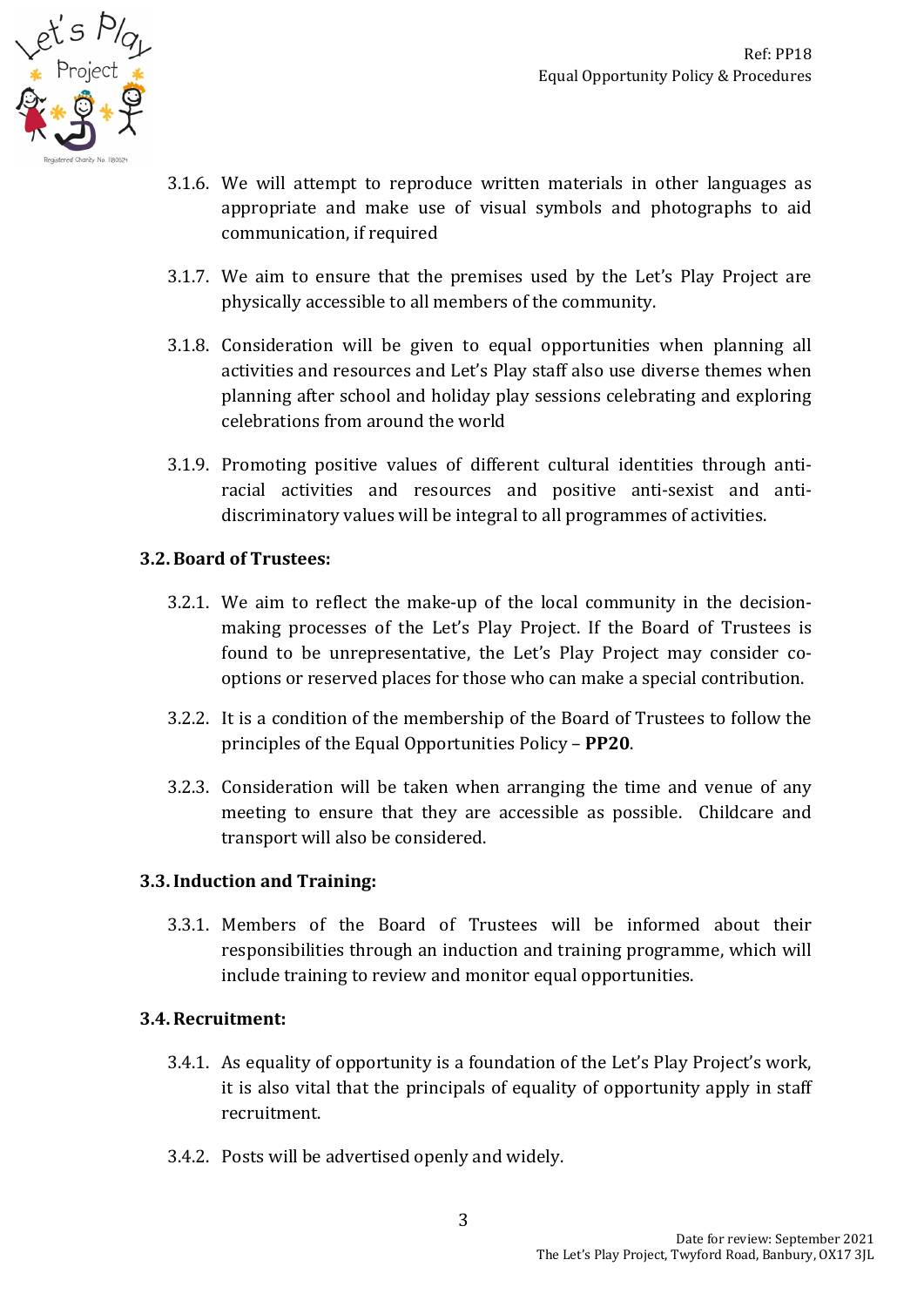

3.4.3. Everyone involved in selection procedures will be committed to follow agreed procedures. Sections 37 & 38 of the Race Relations Act allow for encouragement and training where members of a racial group have been under represented. Where appropriate the Let's Play Project will utilise those provisions.

### **3.5. Conditions of service:**

- 3.5.1. The Let's Play Project will strive to ensure that premises, working conditions and terms and conditions promote equality of opportunity and that no-one is discriminated against.
- 3.5.2. We will make every effort to ensure that premises are accessible to those with disabilities.
- 3.5.3. Equal opportunities will be considered in all aspects of the Let's Play Project's staff terms and conditions and will be reviewed when contracts are issued/reissued.
- 3.5.4. The Board of Trustees will keep abreast of developments in terms of leave for periods of maternity, paternity, sickness, dependants and adoption and fostering.
- 3.5.5. Staff training needs in general and in issues of equal opportunities will be reviewed regularly and arranged as part of the summer training week.

#### **3.6. Monitoring and reviewing responsibility:**

- 3.6.1. The Board of Trustees and all staff and volunteers of the Let's Play Project are responsible for implementing the Equal Opportunities Policy – **PP20**.
- 3.6.2. The Trustees will ensure that the Let's Play Project's activities are regularly monitored and reviewed. Examples of monitoring include:
	- a. Reviewing the gender & ethnic breakdown of service users.
	- b. Consultations with the young people themselves.
	- c. Formal written evaluations by families and venues.
	- d. All young people will be regularly consulted and will contribute to planning processes including this policy.

#### **3.7. Complaints or grievances:**